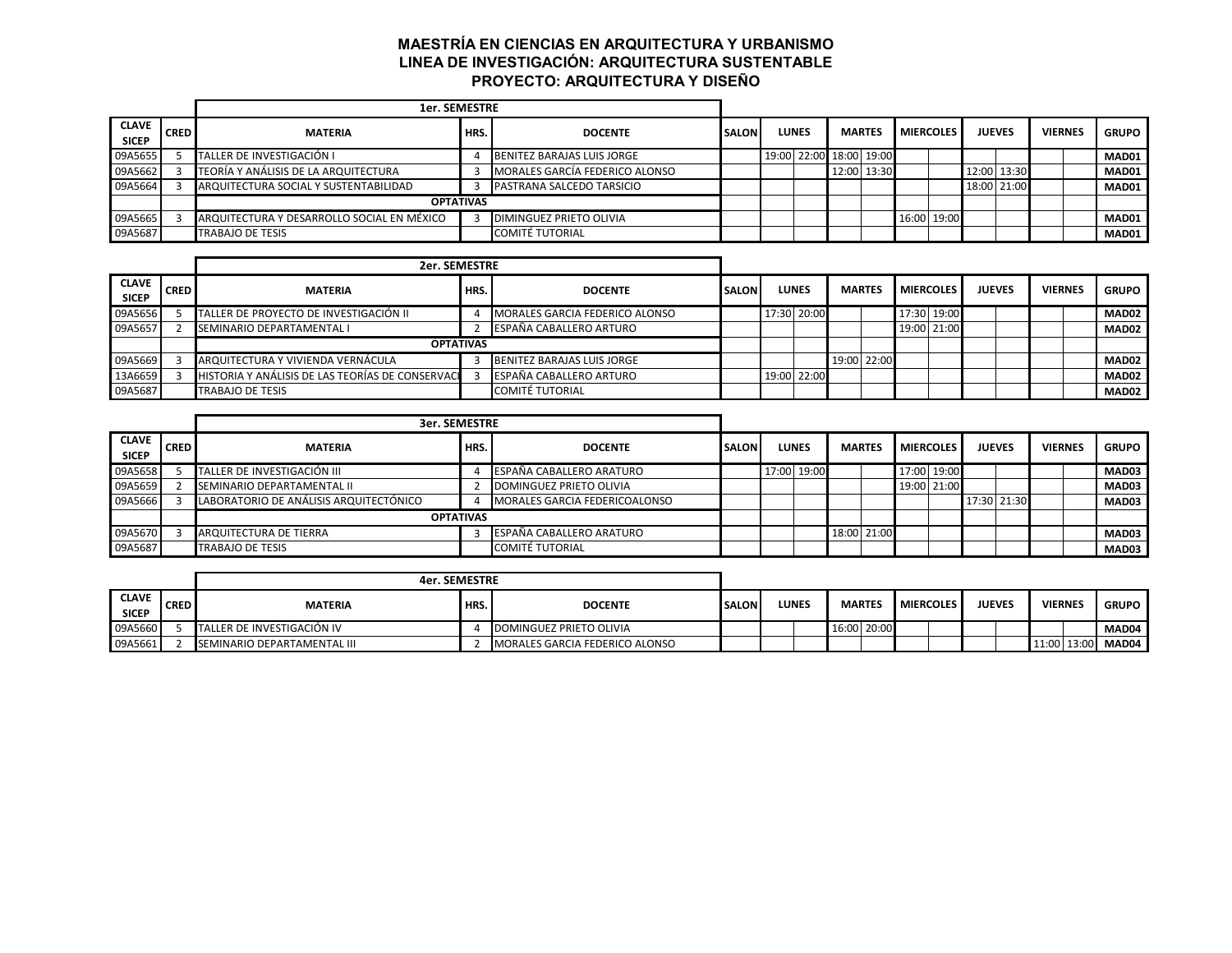## **MAESTRÍA EN CIENCIAS EN ARQUITECTURA Y URBANISMO LINEA DE INVESTIGACIÓN: ARQUITECTURA SUSTENTABLE PROYECTO: AMBIENTACIÓN PASIVA DE EDIFICIOS**

|                              |             | <b>1er. SEMESTRE</b>                  |      |                                 |              |              |               |                  |             |               |                |              |
|------------------------------|-------------|---------------------------------------|------|---------------------------------|--------------|--------------|---------------|------------------|-------------|---------------|----------------|--------------|
| <b>CLAVE</b><br><b>SICEP</b> | <b>CRED</b> | <b>MATERIA</b>                        | HRS. | <b>DOCENTE</b>                  | <b>SALON</b> | <b>LUNES</b> | <b>MARTES</b> | <b>MIERCOLES</b> |             | <b>JUEVES</b> | <b>VIERNES</b> | <b>GRUPO</b> |
| 09A5655                      |             | TALLER DE INVESTIGACIÓN I             |      | <b>GONZÁLEZ MATIAS MARCOS</b>   |              | 17:00 21:00  |               |                  |             |               |                | MAP01        |
| 09A5662                      |             | TEORÍA Y ANÁLISIS DE LA ARQUITECTURA  |      | JIMÉNEZ VACA ALEJANDRO          |              |              |               |                  |             |               | 16:00 19:00    | MAP01        |
| 09A5664                      |             | ARQUITECTURA SOCIAL Y SUSTENTABILIDAD |      | MAYORGA CERVANTES JUAN RAYMUNDO |              |              | 12:00 15:00   |                  |             |               |                | MAP01        |
| 09A5671                      |             | ARQUITECTURA BIOCLIMÁTICA             |      | MAYORGA CERVANTES JUAN RAYMUNDO |              |              |               |                  | 12:00 15:00 |               |                | MAP01        |
|                              |             | <b>OPTATIVAS</b>                      |      |                                 |              |              |               |                  |             |               |                |              |
| 09A5687                      |             | TRABAJO DE TESIS                      |      | <b>COMITÉ TUTORIAL</b>          |              |              |               |                  |             |               |                | MAP01        |

|                              |             | 2er. SEMESTRE                                |                  |                                 |              |              |               |                  |             |               |                |                   |
|------------------------------|-------------|----------------------------------------------|------------------|---------------------------------|--------------|--------------|---------------|------------------|-------------|---------------|----------------|-------------------|
| <b>CLAVE</b><br><b>SICEP</b> | <b>CRED</b> | <b>MATERIA</b>                               | HRS.             | <b>DOCENTE</b>                  | <b>SALON</b> | <b>LUNES</b> | <b>MARTES</b> | <b>MIERCOLES</b> |             | <b>JUEVES</b> | <b>VIERNES</b> | <b>GRUPO</b>      |
| 09A5656                      |             | TALLER DE PROYECTO DE INVESTIGACIÓN II       |                  | MAYORGA CERVANTES JUAN RAYMUNDO |              | 17:00 21:00  |               |                  |             |               |                | MAP <sub>02</sub> |
| 09A5657                      |             | <b>SEMINARIO DEPARTAMENTAL I</b>             |                  | <b>GONZÁLEZ MATIAS MARCOS</b>   |              |              |               |                  | 19:00 21:00 |               |                | MAP <sub>02</sub> |
|                              |             |                                              | <b>OPTATIVAS</b> |                                 |              |              |               |                  |             |               |                |                   |
| 09A5673                      |             | <b>FISICA AMBIENTAL EN LAS EDIFICACIONES</b> |                  | GONZÁLEZ MATIAS MARCOS          |              |              |               |                  |             | 19:00 22:00   |                | <b>MAP02</b>      |
| 09A5687                      |             | <b>TRABAJO DE TESIS</b>                      |                  | COMITÉ TUTORIAL                 |              |              |               |                  |             |               |                | MAP <sub>02</sub> |

|                              |             | <b>3er. SEMESTRE</b>               |                  |                                 |              |              |               |             |                  |               |             |                |              |
|------------------------------|-------------|------------------------------------|------------------|---------------------------------|--------------|--------------|---------------|-------------|------------------|---------------|-------------|----------------|--------------|
| <b>CLAVE</b><br><b>SICEP</b> | <b>CRED</b> | <b>MATERIA</b>                     | HRS.             | <b>DOCENTE</b>                  | <b>SALON</b> | <b>LUNES</b> | <b>MARTES</b> |             | <b>MIERCOLES</b> | <b>JUEVES</b> |             | <b>VIERNES</b> | <b>GRUPO</b> |
| 09A5658                      |             | TALLER DE INVESTIGACIÓN III        |                  | CHARGOY RODRIGUEZ MIGUEL ANGEL  |              | 17:00 21:00  |               |             |                  |               |             |                | MAP03        |
| 09A5659                      |             | SEMINARIO DEPARTAMENTAL II         |                  | CHARGOY RODRIGUEZ MIGUEL ANGEL  |              |              |               |             | 19:00 21:00      |               |             |                | MAP03        |
| 09A5672                      |             | LABORATORIO DE DISEÑO BIOCLIMÁTICO |                  | MAYORGA CERVANTES JUAN RAYMUNDO |              |              |               | 08:00 10:00 |                  | 08:00 10:00   |             |                | MAP03        |
|                              |             |                                    | <b>OPTATIVAS</b> |                                 |              |              |               |             |                  |               |             |                |              |
| 09A5674                      |             | EVALUACIÓN TÉRMICA DE EDIFICIOS    |                  | <b>GONZÁLEZ MATIAS MARCOS</b>   |              |              |               |             |                  |               | 16:00 19:00 |                | MAP03        |
| 09A5687                      |             | <b>TRABAJO DE TESIS</b>            |                  | <b>COMITÉ TUTORIAL</b>          |              |              |               |             |                  |               |             |                | MAP03        |

|                              |             | <b>4er. SEMESTRE</b>        |      |                                 |               |              |               |                  |               |                |              |
|------------------------------|-------------|-----------------------------|------|---------------------------------|---------------|--------------|---------------|------------------|---------------|----------------|--------------|
| <b>CLAVE</b><br><b>SICEP</b> | <b>CRED</b> | <b>MATERIA</b>              | HRS. | <b>DOCENTE</b>                  | <b>ISALON</b> | <b>LUNES</b> | <b>MARTES</b> | <b>MIERCOLES</b> | <b>JUEVES</b> | <b>VIERNES</b> | <b>GRUPO</b> |
| 09A5660                      |             | TALLER DE INVESTIGACIÓN IV  |      | LOZANO GALVÉZ RICARDO           |               | 17:00 21:00  |               |                  |               |                | MAP04        |
| 09A5661                      |             | SEMINARIO DEPARTAMENTAL III |      | MAYORGA CERVANTES JUAN RAYMUNDO |               |              |               | 19:00 21:00      |               |                | MAP04        |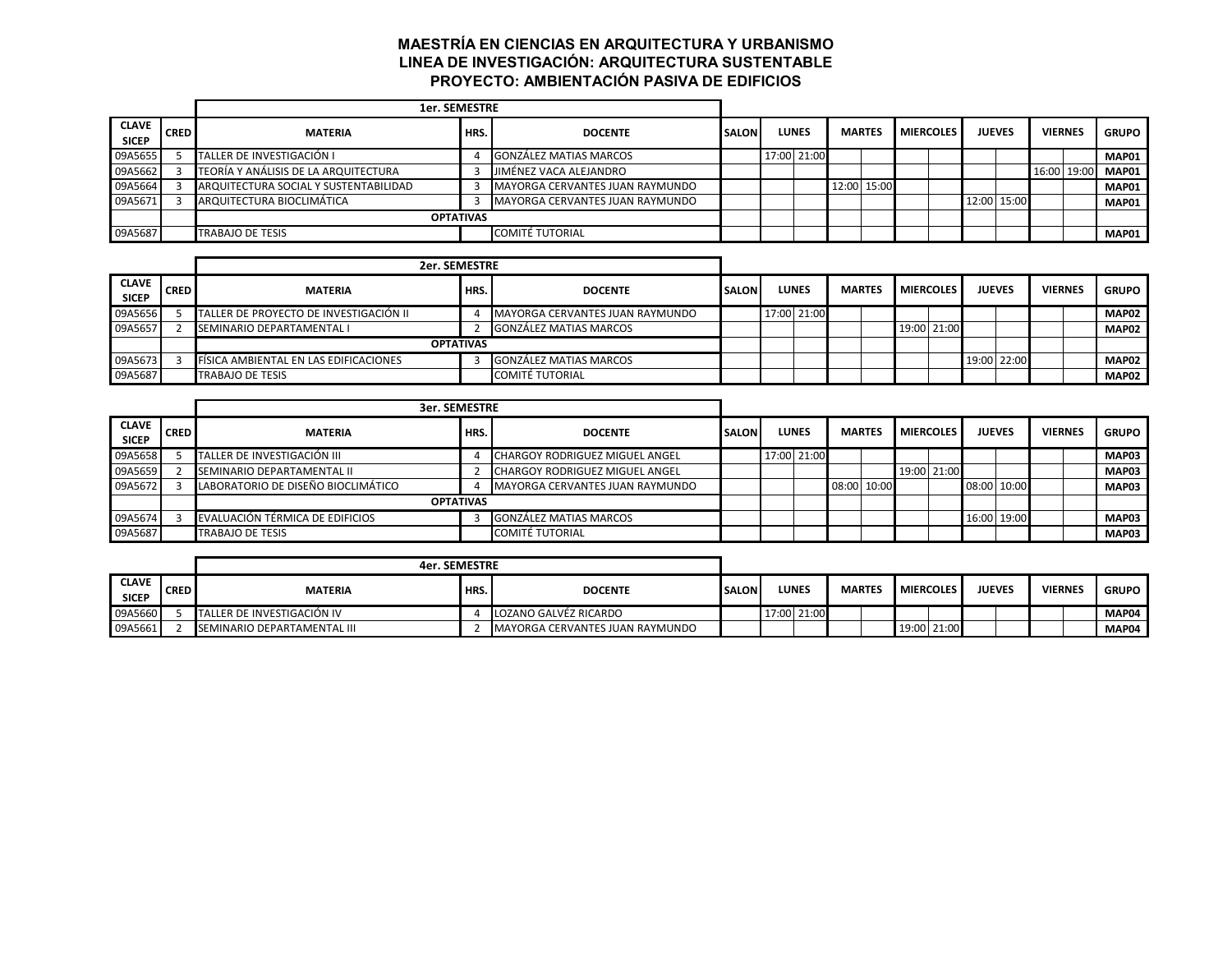# **MAESTRÍA EN CIENCIAS EN ARQUITECTURA Y URBANISMO LÍNEA DE INVESTIGACIÓN: ARQUITECTURA SOCIAL PROYECTO: CONSERVACIÓN DEL PATRIMONIO URBANO ARQUITECTÓNICO**

|                              |             | <b>1er. SEMESTRE</b>                       |                  |                                      |              |              |             |               |                  |             |               |                |              |
|------------------------------|-------------|--------------------------------------------|------------------|--------------------------------------|--------------|--------------|-------------|---------------|------------------|-------------|---------------|----------------|--------------|
| <b>CLAVE</b><br><b>SICEP</b> | <b>CRED</b> | <b>MATERIA</b>                             | HRS.             | <b>DOCENTE</b>                       | <b>SALON</b> | <b>LUNES</b> |             | <b>MARTES</b> | <b>MIERCOLES</b> |             | <b>JUEVES</b> | <b>VIERNES</b> | <b>GRUPO</b> |
| 09A5655                      |             | TALLER DE INVESTIGACIÓN I                  |                  | <b>PASTRANA SALCEDO TARSICIO 19B</b> |              |              |             |               |                  |             | 14:00 18:00   |                | MCP01        |
| 09A5662                      |             | TEORÍA Y ANÁLISIS DE LA ARQUITECTURA       |                  | JIMENÉZ VACA ALEJANDRO               |              |              | 16:00 19:00 |               |                  |             |               |                | MCP01        |
| 09A5664                      |             | ARQUITECTURA SOCIAL Y SUSTENTABILIDAD      |                  | RESÉNDIZ VÁZQUEZ ALEYDA              |              |              | 13:00 16:00 |               |                  |             |               |                | MCP01        |
|                              |             |                                            | <b>OPTATIVAS</b> |                                      |              |              |             |               |                  |             |               |                |              |
| 09A5665                      |             | ARQUITECTURA Y DESARROLLO SOCIAL EN MÉXICO |                  | PASTRANA SALCEDO TARSICIO            |              |              |             |               |                  | 16:00 19:00 |               |                | MCP01        |
| 09A5687                      |             | TRABAJO DE TESIS                           |                  | <b>COMITÉ TUTORIAL</b>               |              |              |             |               |                  |             |               |                | MCP01        |

|                              |             | 2er. SEMESTRE                                    |      |                        |              |              |               |                  |               |                |              |
|------------------------------|-------------|--------------------------------------------------|------|------------------------|--------------|--------------|---------------|------------------|---------------|----------------|--------------|
| <b>CLAVE</b><br><b>SICEP</b> | <b>CRED</b> | <b>MATERIA</b>                                   | HRS. | <b>DOCENTE</b>         | <b>SALON</b> | <b>LUNES</b> | <b>MARTES</b> | <b>MIERCOLES</b> | <b>JUEVES</b> | <b>VIERNES</b> | <b>GRUPO</b> |
| 09A5656                      |             | TALLER DE PROYECTO DE INVESTIGACIÓN II           |      | JIMÉNEZ VACA ALEJANDRO |              |              |               |                  | 14:00 18:00   |                | MCP02        |
| 09A5657                      |             | SEMINARIO DEPARTAMENTAL I                        |      | JIMÉNEZ VACA ALEJANDRO |              |              |               | 19:00 21:00      |               |                | MCP02        |
|                              |             | <b>OPTATIVAS</b>                                 |      |                        |              |              |               |                  |               |                |              |
| 13A6659                      |             | HISTORIA Y ANÁLISIS DE LAS TEORÍAS DE CONSERVACI |      | JIMÉNEZ VACA ALEJANDRO |              | 18:00 21:00  |               |                  |               |                | MCP02        |
| 09A5687                      |             | <b>TRABAJO DE TESIS</b>                          |      | <b>COMITÉ TUTORIAL</b> |              |              |               |                  |               |                | MCP02        |

|                              |             | <b>3er. SEMESTRE</b>                   |                  |                                     |              |              |               |                  |               |                |              |
|------------------------------|-------------|----------------------------------------|------------------|-------------------------------------|--------------|--------------|---------------|------------------|---------------|----------------|--------------|
| <b>CLAVE</b><br><b>SICEP</b> | <b>CRED</b> | <b>MATERIA</b>                         | HRS.             | <b>DOCENTE</b>                      | <b>SALON</b> | <b>LUNES</b> | <b>MARTES</b> | <b>MIERCOLES</b> | <b>JUEVES</b> | <b>VIERNES</b> | <b>GRUPO</b> |
| 09A5658                      |             | TALLER DE INVESTIGACIÓN III            |                  | TORRES MONTES DE OCA CARLOS ALBERTO |              |              |               |                  | 14:00 18:00   |                | MCP03        |
| 09A5659                      |             | SEMINARIO DEPARTAMENTAL II             |                  | TORRES MONTES DE OCA CARLOS ALBERTO |              |              |               | 19:00 21:00      |               |                | MCP03        |
| 09A5666                      |             | LABORATORIO DE ANÁLISIS ARQUITECTÓNICO |                  | TORRES MONTES DE OCA CARLOS ALBERTO |              |              |               |                  | 18:00 22:00   |                | MCP03        |
|                              |             |                                        | <b>OPTATIVAS</b> |                                     |              |              |               |                  |               |                |              |
| 13A6658                      |             | ANÁLISIS DEL OBJETO PATRIMONIAL        |                  | JIMÉNEZ VACA ALEJANDRO              |              |              |               | 16:00 19:00      |               |                | MCP03        |
| 09A5687                      |             | <b>TRABAJO DE TESIS</b>                |                  | <b>COMITÉ TUTORIAL</b>              |              |              |               |                  |               |                | MCP03        |

|                              |             | 4er. SEMESTRE               |      |                                  |               |              |               |                  |             |               |                |              |
|------------------------------|-------------|-----------------------------|------|----------------------------------|---------------|--------------|---------------|------------------|-------------|---------------|----------------|--------------|
| <b>CLAVE</b><br><b>SICEP</b> | <b>CRED</b> | <b>MATERIA</b>              | HRS. | <b>DOCENTE</b>                   | <b>ISALON</b> | <b>LUNES</b> | <b>MARTES</b> | <b>MIERCOLES</b> |             | <b>JUEVES</b> | <b>VIERNES</b> | <b>GRUPO</b> |
| 09A5660                      |             | TALLER DE INVESTIGACIÓN IV  |      | <b>PASTRANA SALCEDO TARSICIO</b> |               |              |               |                  |             | 14:00 18:00   |                | MCP04        |
| 09A5661                      |             | SEMINARIO DEPARTAMENTAL III |      | <b>PASTRANA SALCEDO TARSICIO</b> |               |              |               |                  | 19:00 21:00 |               |                | MCP04        |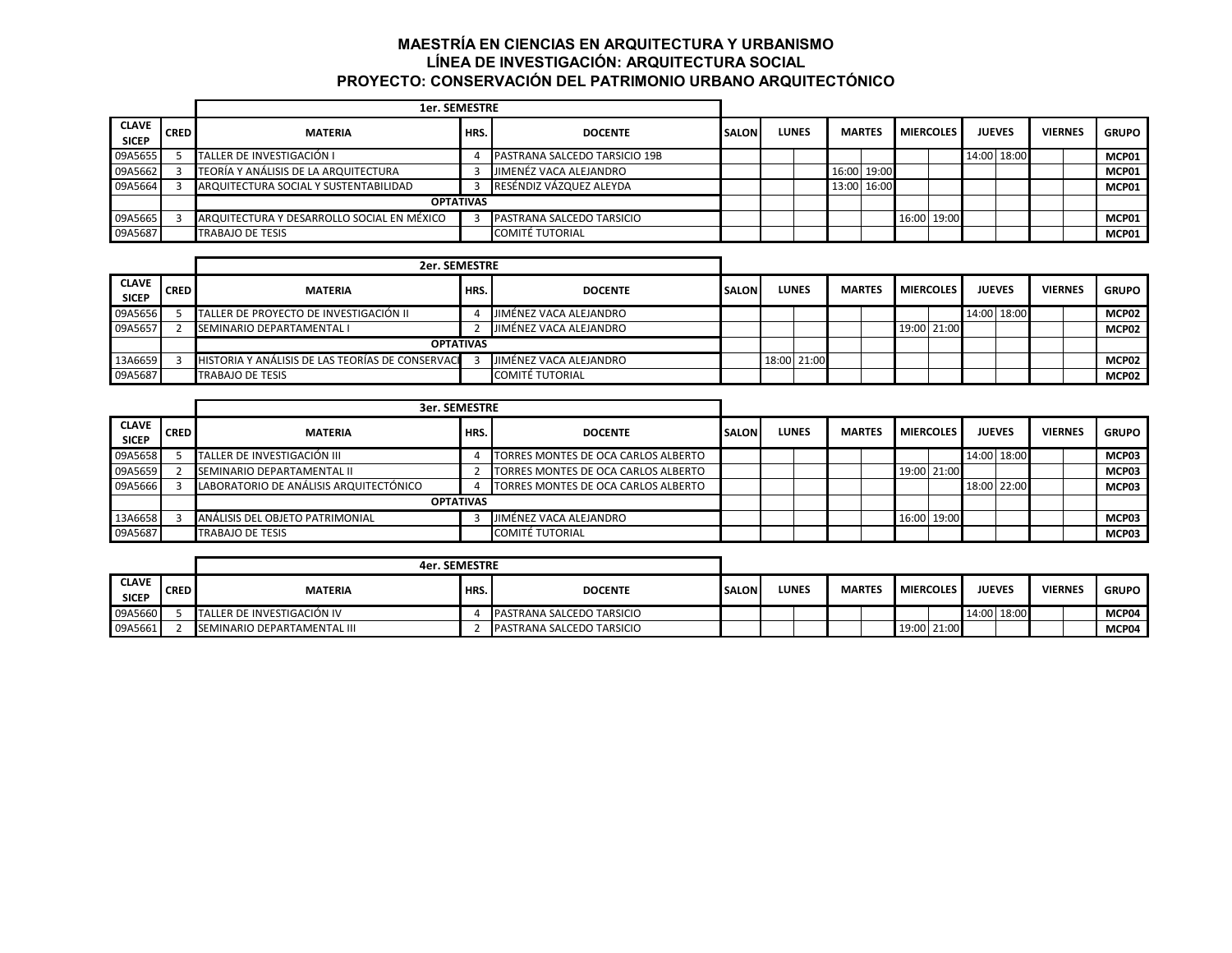# **MAESTRÍA EN CIENCIAS EN ARQUITECTURA Y URBANISMO LÍNEA DE INVESTIGACIÓN: ARQUITECTURA SOCIAL PROYECTO: VIVIENDAS SEGURAS Y SUSTENTABLES**

|                              |             | <b>1er. SEMESTRE</b>                       |                  |                                |              |              |               |                  |               |                |              |
|------------------------------|-------------|--------------------------------------------|------------------|--------------------------------|--------------|--------------|---------------|------------------|---------------|----------------|--------------|
| <b>CLAVE</b><br><b>SICEP</b> | <b>CRED</b> | <b>MATERIA</b>                             | HRS.             | <b>DOCENTE</b>                 | <b>SALON</b> | <b>LUNES</b> | <b>MARTES</b> | <b>MIERCOLES</b> | <b>JUEVES</b> | <b>VIERNES</b> | <b>GRUPO</b> |
| 09A5655                      |             | TALLER DE INVESTIGACIÓN I                  |                  | RESÉNDIZ VÁZQUEZ ALEYDA        |              | 19:00 21:00  |               |                  | 19:00 21:00   |                | MVS01        |
| 09A5662                      |             | TEORÍA Y ANÁLISIS DE LA ARQUITECTURA       |                  | MARTÍNEZ GRANADOS J. GUADALUPE |              |              | 07:00 10:00   |                  |               |                | MVS01        |
| 09A5664                      |             | ARQUITECTURA SOCIAL Y SUSTENTABILIDAD      |                  | RESÉNDIZ VÁZQUEZ ALEYDA        |              |              | 10:00 13:00   |                  |               |                | MVS01        |
|                              |             |                                            | <b>OPTATIVAS</b> |                                |              |              |               |                  |               |                |              |
| 09A5665                      |             | ARQUITECTURA Y DESARROLLO SOCIAL EN MÉXICO |                  | PASTRANA SALCEDO TARSICIO      |              |              |               | 13:00 16:00      |               |                | MVS01        |
| 09A5687                      |             | TRABAJO DE TESIS                           |                  | <b>COMITÉ TUTORIAL</b>         |              |              |               |                  |               |                | MVS01        |

|                              |             | 2er. SEMESTRE                          |                  |                                     |              |                   |               |                  |               |                |             |              |
|------------------------------|-------------|----------------------------------------|------------------|-------------------------------------|--------------|-------------------|---------------|------------------|---------------|----------------|-------------|--------------|
| <b>CLAVE</b><br><b>SICEP</b> | <b>CRED</b> | <b>MATERIA</b>                         | HRS.             | <b>DOCENTE</b>                      | <b>SALON</b> | <b>LUNES</b>      | <b>MARTES</b> | <b>MIERCOLES</b> | <b>JUEVES</b> | <b>VIERNES</b> |             | <b>GRUPO</b> |
| 09A5656                      |             | TALLER DE PROYECTO DE INVESTIGACIÓN II |                  | CABRERA SANCHEZ BERTHA NELLY        |              | 2-308 19:00 21:00 |               |                  | 19:00 21:00   |                |             | MVS02        |
| 09A5657                      |             | SEMINARIO DEPARTAMENTAL I              |                  | JOEL FRANCIS AUDEFROY<br><b>IDR</b> | $2 - 301$    |                   |               | 19:00 21:00      |               |                |             | MVS02        |
|                              |             |                                        | <b>OPTATIVAS</b> |                                     |              |                   |               |                  |               |                |             |              |
| 09A5667                      |             | SOCIEDAD Y CLIMA                       |                  | <b>CABRERA SANCHEZ BERTHA NELLY</b> |              | 2-308 14:00 15:30 |               |                  |               |                | 14:00 15:30 | MVS02        |
| 09A5687                      |             | <b>TRABAJO DE TESIS</b>                |                  | <b>COMITÉ TUTORIAL</b>              |              |                   |               |                  |               |                |             | MVS02        |

|                              |             | <b>3er. SEMESTRE</b>                   |                  |                              |                   |              |               |                  |               |             |                |              |
|------------------------------|-------------|----------------------------------------|------------------|------------------------------|-------------------|--------------|---------------|------------------|---------------|-------------|----------------|--------------|
| <b>CLAVE</b><br><b>SICEP</b> | <b>CRED</b> | <b>MATERIA</b>                         | HRS.             | <b>DOCENTE</b>               | <b>SALON</b>      | <b>LUNES</b> | <b>MARTES</b> | <b>MIERCOLES</b> | <b>JUEVES</b> |             | <b>VIERNES</b> | <b>GRUPO</b> |
| 09A5658                      |             | TALLER DE INVESTIGACIÓN III            |                  | DR. JOEL FRANCIS AUDEFROY    | 2-308 19:00 21:00 |              |               |                  |               | 19:00 21:00 |                | MVS03        |
| 09A5659                      |             | <b>SEMINARIO DEPARTAMENTAL II</b>      |                  | CABRERA SANCHEZ BERTHA NELLY | $2 - 301$         |              |               | 19:00 21:00      |               |             |                | MVS03        |
| 09A5666                      |             | LABORATORIO DE ANÁLISIS ARQUITECTÓNICO |                  | RESÉNDIZ VÁZQUEZ ALEYDA      |                   | 16:00 18:00  |               | 16:00 18:00      |               |             |                | MVS03        |
|                              |             |                                        | <b>OPTATIVAS</b> |                              |                   |              |               |                  |               |             |                |              |
| 09A5668                      |             | ANÁLISIS SOCIOECONÓMICO DE LA VIVIENDA |                  | CABRERA SANCHEZ BERTHA NELLY |                   |              | 14:00 15:30   |                  |               | 14:00 15:30 |                | MVS03        |
| 09A5687                      |             | <b>TRABAJO DE TESIS</b>                |                  | <b>COMITÉ TUTORIAL</b>       |                   |              |               |                  |               |             |                | MVS03        |

|                              |             | 4er. SEMESTRE               |      |                                  |               |                   |               |                  |               |                |              |
|------------------------------|-------------|-----------------------------|------|----------------------------------|---------------|-------------------|---------------|------------------|---------------|----------------|--------------|
| <b>CLAVE</b><br><b>SICEP</b> | <b>CRED</b> | <b>MATERIA</b>              | HRS. | <b>DOCENTE</b>                   | <b>ISALON</b> | <b>LUNES</b>      | <b>MARTES</b> | <b>MIERCOLES</b> | <b>JUEVES</b> | <b>VIERNES</b> | <b>GRUPO</b> |
| 09A5660                      |             | TALLER DE INVESTIGACIÓN IV  |      | MONTEJANO CASTILLO MILTON        |               | 2-308 19:00 21:00 |               |                  | 19:00 21:00   |                | MVS04        |
| 09A5661                      |             | SEMINARIO DEPARTAMENTAL III |      | <b>MONTEJANO CASTILLO MILTON</b> | $2 - 301$     |                   |               | 19:00 21:00      |               |                | MVS04        |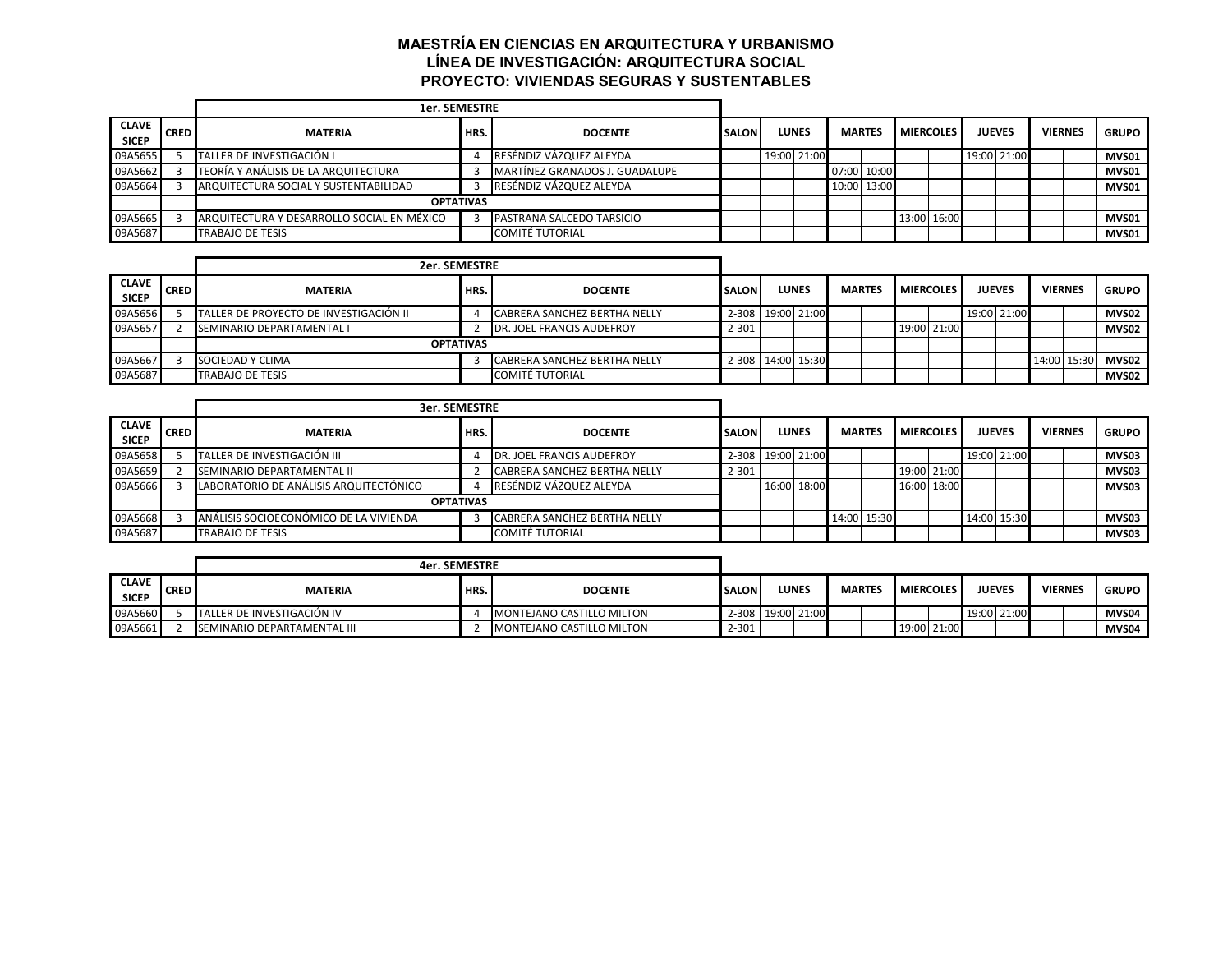# **MAESTRÍA EN CIENCIAS EN ARQUITECTURA Y URBANISMO LÍNEA DE INVESTIGACIÓN: ORDENAMIENTO Y PLANIFICACIÓN URBANA PROYECTO: PROCESOS URBANOS Y GEOMATICA**

|                              |             | <b>1er. SEMESTRE</b>                             |                  |                                |              |       |               |                  |  |               |                |              |
|------------------------------|-------------|--------------------------------------------------|------------------|--------------------------------|--------------|-------|---------------|------------------|--|---------------|----------------|--------------|
| <b>CLAVE</b><br><b>SICEP</b> | <b>CRED</b> | <b>MATERIA</b>                                   | HRS.             | <b>DOCENTE</b>                 | <b>SALON</b> | LUNES | <b>MARTES</b> | <b>MIERCOLES</b> |  | <b>JUEVES</b> | <b>VIERNES</b> | <b>GRUPO</b> |
| 09A5655                      |             | TALLER DE INVESTIGACIÓN I                        |                  | GÓMEZ MATURANO RICARDO         | 2-306        |       |               | 15:00 19:00      |  |               |                | MPUG01       |
| 09A5663                      |             | ANÁLISIS HISTÓRICO DE LAS TEORÍAS URBANAS        |                  | MARTINEZ GRANADOS J. GUADALUPE | 2-306        |       | 20:00 21:30   |                  |  | 20:00 21:30   |                | MPUG01       |
|                              |             |                                                  | <b>OPTATIVAS</b> |                                |              |       |               |                  |  |               |                |              |
| 17B7654                      |             | TEORIA Y ANÁLISIS DE LA ORGANIZACIÓN DEL ESPACIO |                  | MARTINEZ GRANADOS J. GUADALUPE |              |       | 17:00 20:00   |                  |  |               |                | MPUG01       |
| 09A5687                      |             | TRABAJO DE TESIS                                 |                  | COMITÉ TUTORIAL                |              |       |               |                  |  |               |                | MPUG01       |

|                              |             | 2er. SEMESTRE                                |      |                                    |              |              |             |               |                  |             |               |                |              |
|------------------------------|-------------|----------------------------------------------|------|------------------------------------|--------------|--------------|-------------|---------------|------------------|-------------|---------------|----------------|--------------|
| <b>CLAVE</b><br><b>SICEP</b> | <b>CRED</b> | <b>MATERIA</b>                               | HRS. | <b>DOCENTE</b>                     | <b>SALON</b> | <b>LUNES</b> |             | <b>MARTES</b> | <b>MIERCOLES</b> |             | <b>JUEVES</b> | <b>VIERNES</b> | <b>GRUPO</b> |
| 09A5656                      |             | TALLER DE PROYECTO DE INVESTIGACIÓN II       |      | MARTINEZ GRANADOS J. GUADALUPE     |              |              |             |               |                  | 16:00 20:00 |               |                | MPUG02       |
| 09A5657                      |             | SEMINARIO DEPARTAMENTAL I                    |      | MARTINEZ ORTEGA MA. DE LOS ANGELES | $2 - 301$    |              |             |               | 13:00 15:00      |             |               |                | MPUG02       |
|                              |             | <b>OPTATIVAS</b>                             |      |                                    |              |              |             |               |                  |             |               |                |              |
| 17B7655                      |             | TRANSFORMACIONES SOCIO ESPACIALES METROPOLIT |      | <b>GOMEZ MATURANO RICARDO</b>      |              |              | 13:30 15:00 |               |                  | 13:30 15:00 |               |                | MPUG02       |
| 09A5687                      |             | <b>TRABAJO DE TESIS</b>                      |      | <b>COMITÉ TUTORIAL</b>             |              |              |             |               |                  |             |               |                | MPUG02       |

|                              |             | <b>3er. SEMESTRE</b>                          |      |                                       |              |              |  |               |                  |             |               |                |                    |
|------------------------------|-------------|-----------------------------------------------|------|---------------------------------------|--------------|--------------|--|---------------|------------------|-------------|---------------|----------------|--------------------|
| <b>CLAVE</b><br><b>SICEP</b> | <b>CRED</b> | <b>MATERIA</b>                                | HRS. | <b>DOCENTE</b>                        | <b>SALON</b> | <b>LUNES</b> |  | <b>MARTES</b> | <b>MIERCOLES</b> |             | <b>JUEVES</b> | <b>VIERNES</b> | <b>GRUPO</b>       |
|                              |             |                                               |      |                                       |              |              |  |               |                  |             |               |                |                    |
| 09A5658                      |             | TALLER DE INVESTIGACIÓN III                   |      | MARTINEZ ORTEGA MA. DE LOS ANAGELES   |              |              |  |               | 15:00 19:00      |             |               |                | MPUG03             |
| 09A5659                      |             | SEMINARIO DEPARTAMENTAL II                    |      | MARTINEZ GRANADOS J. GUADALUPE        |              |              |  |               | 13:00 15:00      |             |               |                | MPUG03             |
| 09A5683                      |             | LABORATORIO DE GEO-ESTADÍSTICA                |      | <b>GOMEZ MATURANO RICARDO</b>         |              |              |  | 15:00 19:00   |                  |             |               |                | MPUG03             |
|                              |             | <b>OPTATIVAS</b>                              |      |                                       |              |              |  |               |                  |             |               |                |                    |
| 09A5685                      |             | ECONOMÍA URBANA                               |      | LÓPEZ ARAIZA HERNÁNDEZ DELIA PATRICIA |              |              |  |               |                  |             |               |                | 09:00 12:00 MPUG03 |
| 17B7653                      |             | METODOLOGIA DE LA GEOMATICA APLICADAS A ESTUL |      | <b>GOMEZ MATURANO RICARDO</b>         |              |              |  |               |                  | 15:00 19:00 |               |                | MPUG03             |
| 09A5687                      |             | <b>TRABAJO DE TESIS</b>                       |      | <b>COMITÉ TUTORIAL</b>                |              |              |  |               |                  |             |               |                | MPUG03             |

|                              |             | 4er. SEMESTRE               |      |                                |               |              |               |                  |               |                |              |
|------------------------------|-------------|-----------------------------|------|--------------------------------|---------------|--------------|---------------|------------------|---------------|----------------|--------------|
| <b>CLAVE</b><br><b>SICEP</b> | <b>CRED</b> | <b>MATERIA</b>              | HRS. | <b>DOCENTE</b>                 | <b>ISALON</b> | <b>LUNES</b> | <b>MARTES</b> | <b>MIERCOLES</b> | <b>JUEVES</b> | <b>VIERNES</b> | <b>GRUPO</b> |
| 09A5660                      |             | TALLER DE INVESTIGACIÓN IV  |      | MARTINEZ GRANADOS J. GUADALUPE |               |              |               | 15:00 19:00      |               |                | MPUG04       |
| 09A5661                      |             | SEMINARIO DEPARTAMENTAL III |      | <b>IGOMEZ MATURANO RICARDO</b> |               |              |               | 13:00 15:00      |               |                | MPUG04       |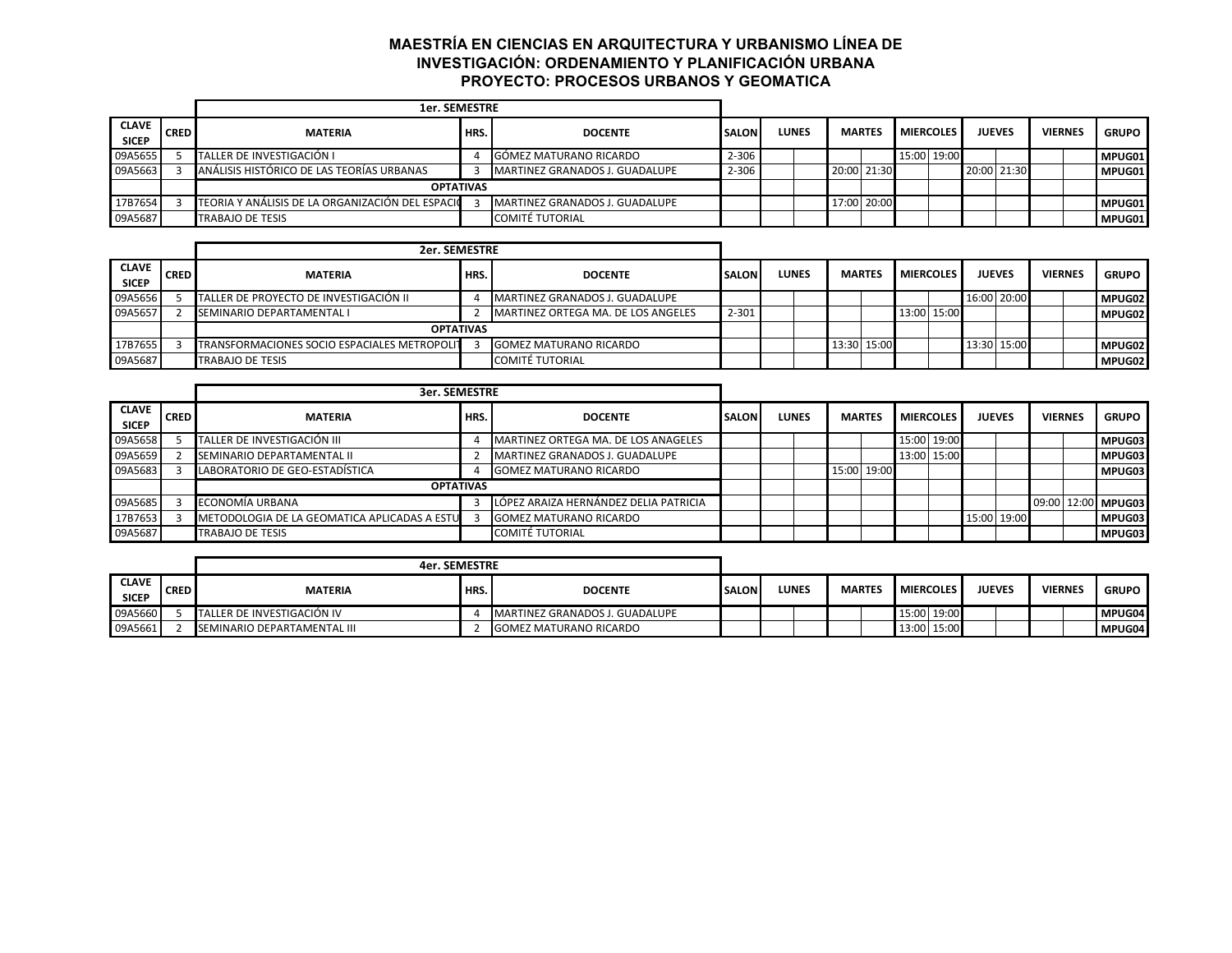# **MAESTRÍA EN ARQUITECTURA Y URBANISMO LÍNEA DE INVESTIGACIÓN: REGENERACIÓN URBANA PROYECTO: MPU**

|                              |             | <b>1er. SEMESTRE</b>                         |      |                            |               |                   |               |                  |               |                |              |
|------------------------------|-------------|----------------------------------------------|------|----------------------------|---------------|-------------------|---------------|------------------|---------------|----------------|--------------|
| <b>CLAVE</b><br><b>SICEP</b> | <b>CRED</b> | <b>MATERIA</b>                               | HRS. | <b>DOCENTE</b>             | <b>SALONI</b> | <b>LUNES</b>      | <b>MARTES</b> | <b>MIERCOLES</b> | <b>JUEVES</b> | <b>VIERNES</b> | <b>GRUPO</b> |
| 09A5655                      |             | TALLER DE INVESTIGACIÓN I                    |      | IPIÑA GARCÍA ISAAC ORLANDO | $2 - 306$     |                   |               | 15:00 19:00      |               |                | MPU01        |
| 09A5663                      |             | ANÁLISIS HISTÓRICO DE LAS TEORÍAS URBANAS    |      | URRIETA GARCIA SALVADOR    |               | 2-306 18:00 21:00 |               |                  |               |                | MPU01        |
|                              |             | <b>OPTATIVAS</b>                             |      |                            |               |                   |               |                  |               |                |              |
| 17B7605                      |             | EPISTEMOLOGIA Y METODOLOGIA EN ESTUDIOS URBA |      | MEDINA AUDELO RICARDO      |               | 10:00 13:00       |               |                  |               |                | MPU01        |
| 09A5687                      |             | <b>TRABAJO DE TESIS</b>                      |      | <b>COMITÉ TUTORIAL</b>     |               |                   |               |                  |               |                | MPU01        |

|                              |             | 2er. SEMESTRE                          |                  |                            |              |              |               |                  |               |                |              |
|------------------------------|-------------|----------------------------------------|------------------|----------------------------|--------------|--------------|---------------|------------------|---------------|----------------|--------------|
| <b>CLAVE</b><br><b>SICEP</b> | <b>CRED</b> | <b>MATERIA</b>                         | HRS.             | <b>DOCENTE</b>             | <b>SALON</b> | <b>LUNES</b> | <b>MARTES</b> | <b>MIERCOLES</b> | <b>JUEVES</b> | <b>VIERNES</b> | <b>GRUPO</b> |
| 09A5656                      |             | TALLER DE PROYECTO DE INVESTIGACIÓN II |                  | MEDINA RICADO AUDELO       | $2 - 306$    |              |               | 15:00 19:00      |               |                | MPU02        |
| 09A5657                      |             | SEMINARIO DEPARTAMENTAL I              |                  | MEDINA AUDELO RICARDO      | $2 - 301$    |              |               | 13:00 15:00      |               |                | MPU02        |
|                              |             |                                        | <b>OPTATIVAS</b> |                            |              |              |               |                  |               |                |              |
| 09A5680                      |             | CIUDAD Y ESPACIO PÚBLICO               |                  | IPIÑA GARCÍA ISAAC ORLANDO |              | 15:00 18:00  |               |                  |               |                | MPU02        |
| 09A5687                      |             | TRABAJO DE TESIS                       |                  | <b>COMITÉ TUTORIAL</b>     |              |              |               |                  |               |                | MPU02        |

|                              |             | <b>3er. SEMESTRE</b>           |                  |                                |              |       |               |                  |               |             |                |              |
|------------------------------|-------------|--------------------------------|------------------|--------------------------------|--------------|-------|---------------|------------------|---------------|-------------|----------------|--------------|
| <b>CLAVE</b><br><b>SICEP</b> | <b>CRED</b> | <b>MATERIA</b>                 | HRS.             | <b>DOCENTE</b>                 | <b>SALON</b> | LUNES | <b>MARTES</b> | <b>MIERCOLES</b> | <b>JUEVES</b> |             | <b>VIERNES</b> | <b>GRUPO</b> |
| 09A5658                      |             | TALLER DE INVESTIGACIÓN III    |                  | <b>IRAMÍREZ PALOMO ARMANDO</b> | $2 - 306$    |       |               | 15:00 19:00      |               |             |                | MPU03        |
| 09A5659                      |             | SEMINARIO DEPARTAMENTAL II     |                  | IPIÑA GARCIA ISAAC ORLANDO     | 2-301        |       |               | 12:00 14:00      |               |             |                | MPU03        |
| 09A5683                      |             | LABORATORIO DE GEO-ESTADÍSTICA |                  | GÓMEZ MATURANO RICARDO         |              |       | 15:00 19:00   |                  |               |             |                | MPU03        |
|                              |             |                                | <b>OPTATIVAS</b> |                                |              |       |               |                  |               |             |                |              |
| 09A5681                      |             | <b>PROYECTO URBANO</b>         |                  | URRIETA GARCIA SALVADOR        |              |       |               |                  |               | 18:00 21:00 |                | MPU03        |
| 09A5687                      |             | TRABAJO DE TESIS               |                  | <b>COMITÉ TUTORIAL</b>         |              |       |               |                  |               |             |                | MPU03        |

|                              |             | 4er. SEMESTRE               |      |                            |               |              |               |                  |               |                |              |
|------------------------------|-------------|-----------------------------|------|----------------------------|---------------|--------------|---------------|------------------|---------------|----------------|--------------|
| <b>CLAVE</b><br><b>SICEP</b> | <b>CRED</b> | <b>MATERIA</b>              | HRS. | <b>DOCENTE</b>             | <b>ISALON</b> | <b>LUNES</b> | <b>MARTES</b> | <b>MIERCOLES</b> | <b>JUEVES</b> | <b>VIERNES</b> | <b>GRUPO</b> |
| 09A5660                      |             | TALLER DE INVESTIGACIÓN IV  |      | IPIÑA GARCÍA ISAAC ORLANDO | $2 - 306$     |              |               | 15:00 19:00      |               |                | <b>MPU04</b> |
| 09A5661                      |             | SEMINARIO DEPARTAMENTAL III |      | MEDINA AUDELO RICARDO      | 2-301         |              |               | 12:00 14:00      |               |                | MPU04        |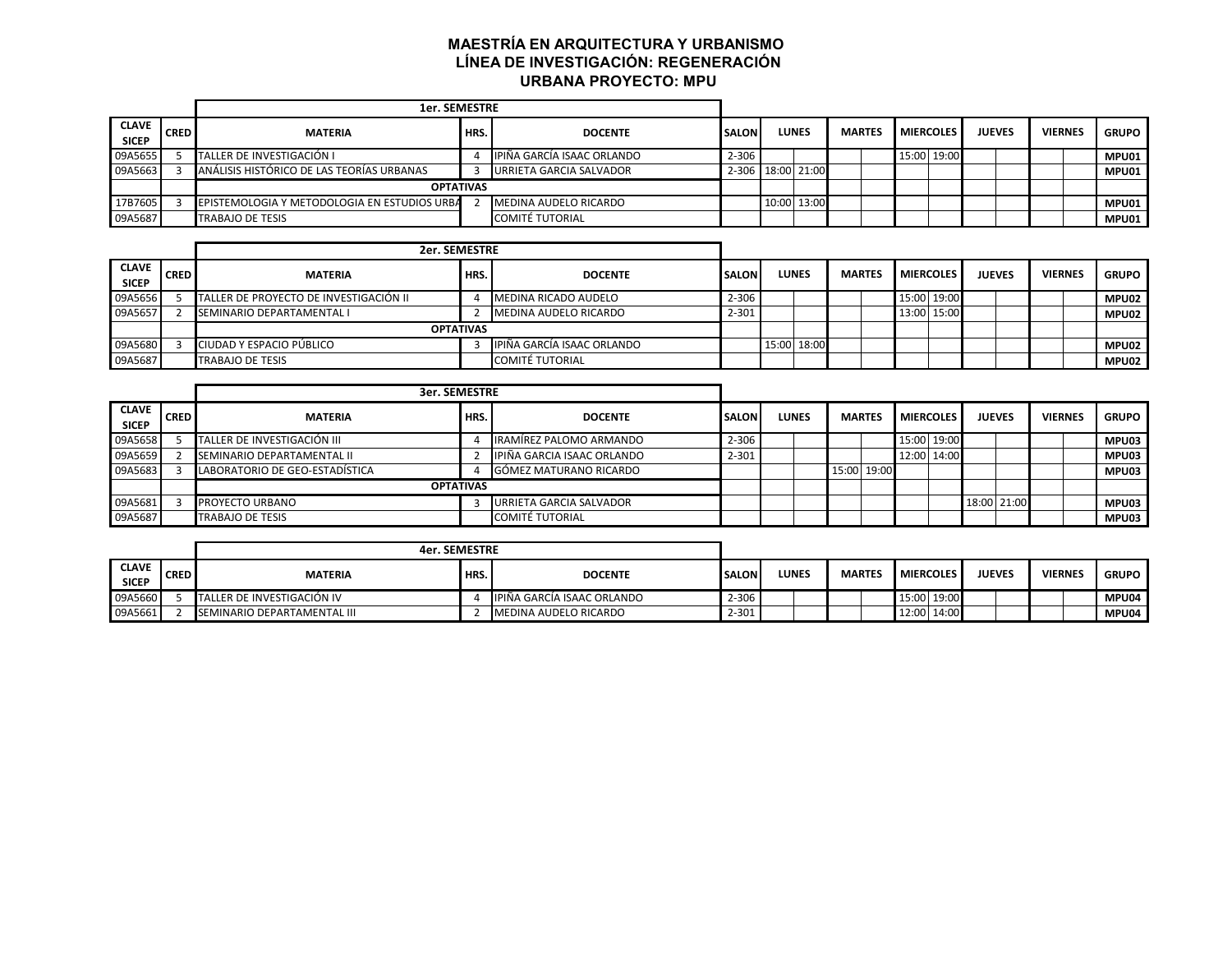# **MAESTRÍA EN CIENCIAS EN ARQUITECTURA Y URBANISMO LÍNEA DE INVESTIGACIÓN: CIUDADES Y PROCESOS URBANOS PROYECTO: PROYECTO Y REGENERACIÓN URBANA**

|                              |             | <b>1er. SEMESTRE</b>                          |      |                                |              |             |              |               |                  |               |                |              |
|------------------------------|-------------|-----------------------------------------------|------|--------------------------------|--------------|-------------|--------------|---------------|------------------|---------------|----------------|--------------|
| <b>CLAVE</b><br><b>SICEP</b> | <b>CRED</b> | <b>MATERIA</b>                                | HRS. | <b>DOCENTE</b>                 | <b>SALON</b> |             | <b>LUNES</b> | <b>MARTES</b> | <b>MIERCOLES</b> | <b>JUEVES</b> | <b>VIERNES</b> | <b>GRUPO</b> |
| 09A5655                      |             | TALLER DE INVESTIGACIÓN I                     |      | <b>HEREDIA ALBA FELIPE</b>     |              |             |              | 10:00 14:00   |                  |               |                | MCC01        |
| 09A5663                      |             | ANÁLISIS HISTÓRICO DE LAS TEORÍAS URBANAS     |      | MARÍA GUADALUPE VALIÑAS VARELA |              |             |              |               |                  | 10:00 13:00   |                | MCC01        |
|                              |             | <b>OPTATIVAS</b>                              |      |                                |              |             |              |               |                  |               |                |              |
| 09A5676                      |             | CIUDAD Y PATRIMONIO                           |      | <b>HEREDIA ALBA FELIPE</b>     |              | 09:00 12:00 |              |               |                  |               |                | MCC01        |
| 09A5675                      |             | TEORÍAS. MÉTODOS Y MODELOS DE ANÁLISIS URBANO |      | VALIÑAS VARELA MARIA GUADALUPE |              |             |              |               | 10:00 13:00      |               |                | MCC01        |
| 09A5687                      |             | <b>TRABAJO DE TESIS</b>                       |      | COMITÉ TUTORIAL                |              |             |              |               |                  |               |                | MCC01        |

|                              |             |                                        | 2er. SEMESTRE |                                 |              |  |              |  |               |                  |               |                |              |
|------------------------------|-------------|----------------------------------------|---------------|---------------------------------|--------------|--|--------------|--|---------------|------------------|---------------|----------------|--------------|
| <b>CLAVE</b><br><b>SICEP</b> | <b>CRED</b> | <b>MATERIA</b>                         | <b>HRS.</b>   | <b>DOCENTE</b>                  | <b>SALON</b> |  | <b>LUNES</b> |  | <b>MARTES</b> | <b>MIERCOLES</b> | <b>JUEVES</b> | <b>VIERNES</b> | <b>GRUPO</b> |
| 09A5656                      |             | TALLER DE PROYECTO DE INVESTIGACIÓN II |               | VALIÑAS VARELA MARIA GUADALLUPE |              |  |              |  | 10:00 14:00   |                  |               |                | MCC02        |
| 09A5657                      |             | SEMINARIO DEPARTAMENTAL I              |               | TENA NUÑEZ RICARDO ANTONIO      |              |  |              |  |               | 13:00 15:00      |               |                | MCC02        |
|                              |             | <b>OPTATIVAS</b>                       |               |                                 |              |  |              |  |               |                  |               |                |              |
| 09A5678                      |             | <b>CULTURA URBANA</b>                  |               | <b>HEREDIA ALBA FELIPE</b>      |              |  | 12:00 15:00  |  |               |                  |               |                | MCC02        |
| 09A5687                      |             | <b>TRABAJO DE TESIS</b>                |               | <b>COMITÉ TUTORIAL</b>          |              |  |              |  | 14:00 15:00   |                  |               |                | MCC02        |

|                              |             |                                | 3er. SEMESTRE |                                  |              |  |       |  |               |                  |             |               |                |              |
|------------------------------|-------------|--------------------------------|---------------|----------------------------------|--------------|--|-------|--|---------------|------------------|-------------|---------------|----------------|--------------|
| <b>CLAVE</b><br><b>SICEP</b> | <b>CRED</b> | <b>MATERIA</b>                 | <b>HRS.</b>   | <b>DOCENTE</b>                   | <b>SALON</b> |  | LUNES |  | <b>MARTES</b> | <b>MIERCOLES</b> |             | <b>JUEVES</b> | <b>VIERNES</b> | <b>GRUPO</b> |
| 09A5658                      |             | TALLER DE INVESTIGACIÓN III    |               | <b>GARCIA AYALA JOSE ANTONIO</b> |              |  |       |  | 10:00 14:00   |                  |             |               |                | MCC03        |
| 09A5659                      |             | SEMINARIO DEPARTAMENTAL II     |               | <b>HEREDIA ALBA FELIPE</b>       |              |  |       |  |               | 13:00 15:00      |             |               |                | MCC03        |
| 09A5677                      |             | LABORATORIO DE ANÁLISIS URBANO |               | <b>GARCIA AYALA JOSE ANTONIO</b> |              |  |       |  |               |                  |             |               | 07:00 11:00    | MCC03        |
|                              |             | <b>OPTATIVAS</b>               |               |                                  |              |  |       |  |               |                  |             |               |                |              |
| 09A5678                      |             | URBANIZACIÓN SOCIOCULTURAL     |               | <b>HEREDIA ALBA FELIPE</b>       |              |  |       |  |               |                  | 10:00 13:00 |               |                | MCC03        |
| 09A5687                      |             | <b>TRABAJO DE TESIS</b>        |               | <b>COMITÉ TUTORIAL</b>           |              |  |       |  | 14:00 15:00   |                  |             |               |                | MCC03        |

|                              |             | 4er. SEMESTRE               |      |                                |              |       |  |               |                  |               |                |              |
|------------------------------|-------------|-----------------------------|------|--------------------------------|--------------|-------|--|---------------|------------------|---------------|----------------|--------------|
| <b>CLAVE</b><br><b>SICEP</b> | <b>CRED</b> | <b>MATERIA</b>              | HRS. | <b>DOCENTE</b>                 | <b>SALON</b> | LUNES |  | <b>MARTES</b> | <b>MIERCOLES</b> | <b>JUEVES</b> | <b>VIERNES</b> | <b>GRUPO</b> |
| 09A5660                      |             | TALLER DE INVESTIGACIÓN IV  |      | TENA NUÑEZ RICARDO ANTONIO     |              |       |  | 10:00 14:00   |                  |               |                | MCC04        |
| 09A5661                      |             | SEMINARIO DEPARTAMENTAL III |      | VALIÑAS VARELA MARIA GUADALUPE |              |       |  |               | 13:00 15:00      |               |                | MCC04        |